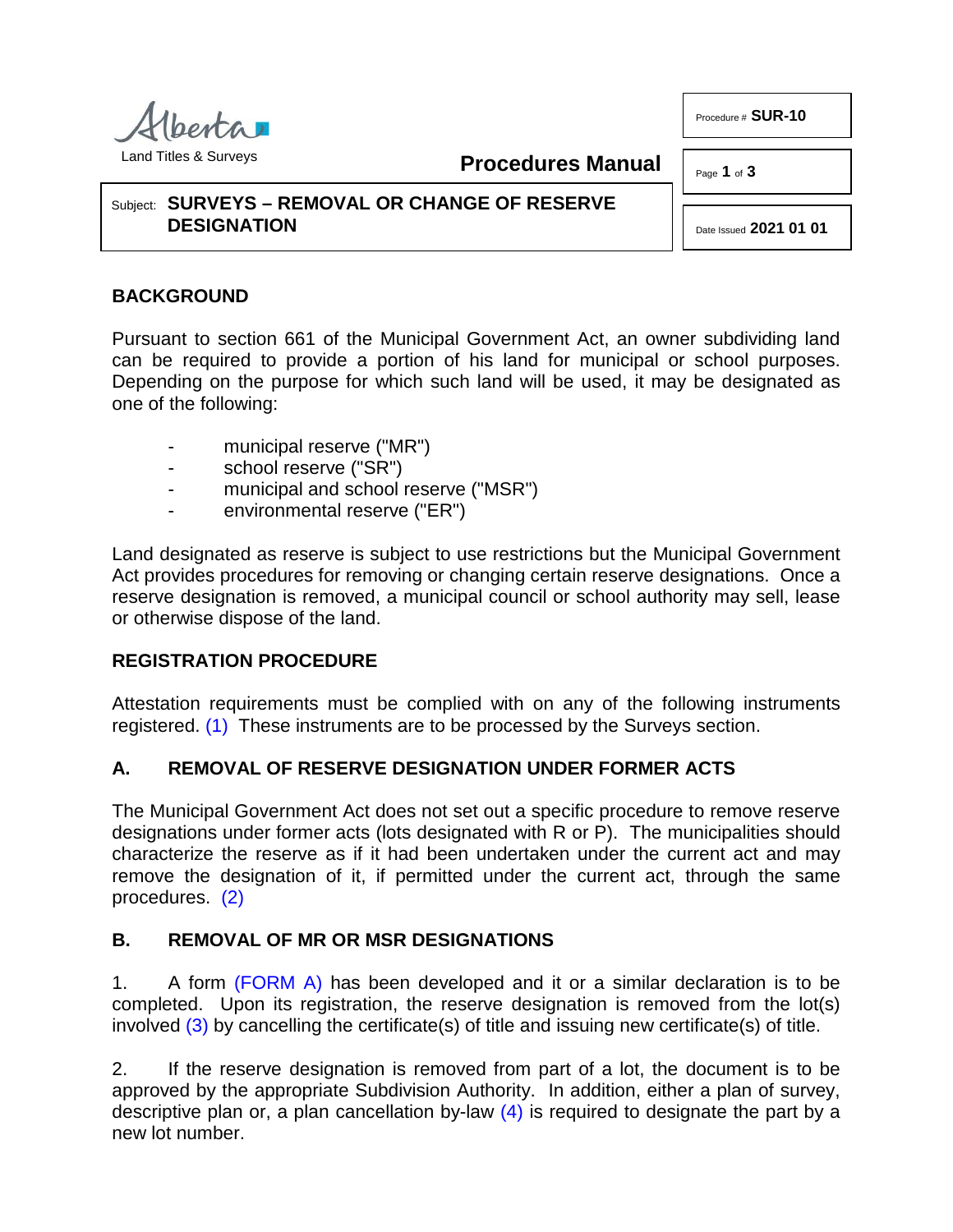| Date Issued 2021 01 01 |  |  |  |
|------------------------|--|--|--|
|------------------------|--|--|--|

<span id="page-1-0"></span>

3. All affected plans are endorsed with the "Removal of Reserve Designation" stamp. The "R" (a former designation for municipal reserve), "MR" or "MSR" designation and, where applicable, the word "Reserve" are struck out. If the removal of the reserve designation causes a lot number duplication in the same block, a plan of survey or a plan cancellation by-law is required to change the lot number.

4. **Fees** - If a [\(FORM A\)](http://www.servicealberta.ca/pdf/ltmanual/SUR-10-FORMA.PDF) or by-law is registered, [Tariff item 8\(2\)](http://www.servicealberta.ca/pdf/ltmanual/APPENDIXI.PDF) is charged. If a plan is registered, Tariff item  $8(1)$  is charged. In addition, except for plans within the City of Calgary, a cadastral mapping fee is charged pursuant to Alberta Regulation 94/2000 made pursuant to Surveys Act. If a description approval is required, [Tariff item 9](http://www.servicealberta.ca/pdf/ltmanual/APPENDIXI.PDF) is also charged.

## **C. CHANGE OF SR, MR, OR MSR DESIGNATIONS**

1. If a school authority no longer needs an SR or MSR, the school authority must transfer the land or its interest in the land to the municipal corporation of the municipality in which the SR or MSR is located. Upon the registration of the transfer, the SR or MSR designation is struck off the plan and the MR designation is drafted on the plan. [\(5\)](#page-2-4) The registration number of the transfer and the date of registration are endorsed on the plan. A new certificate of title is issued for the MR lot. The declaration referred to in item A.1 is not required. The transfer must be approved by the Minister of Education or the Minister of Infrastructure pursuant to section 200 of the School Act, R.S.A. 2000, c. S-3.

<span id="page-1-1"></span>2. A council may transfer an MR or its interest in an MSR to a school authority. Upon the registration of the transfer, the MR or MSR is struck off the plan and the SR designation is drafted on the plan. [\(6\)](#page-2-5) The registration number and the date of registration are endorsed on the plan. A new certificate of title is issued for the SR lot. The form referred to in A.1 is not required.

3. **Fees** - [Tariff item 3](http://www.servicealberta.ca/pdf/ltmanual/APPENDIXI.PDF) is charged.

# **D. CHANGES TO ENVIRONMENTAL RESERVE'S USE OR BOUNDARIES**

<span id="page-1-2"></span>A council may register a certified copy of a by-law [\(7\)](#page-2-6) to

a) transfer an environmental reserve to the crown or an agent of the crown. Affidavit of Value must accompany the by-law.

b) change the boundaries of an environmental reserve or environmental reserve easement in order to correct an omission, error or other defect in the title or rectify an encroachment problem or other concern.

A plan may be required to change the boundaries. A notation is made on the plan of the change of the environmental reserve boundaries.

If a by-law deals with part of a parcel, subdivision approval is not required.  $(9)$ 

## **E. DESIGNATION OF MUNICIPAL LAND**

<span id="page-1-3"></span>A council may register a certified copy of a by-law  $(8)$  requiring a parcel or part of a parcel of land owned by the municipality or being acquired be designated as MR, SR,